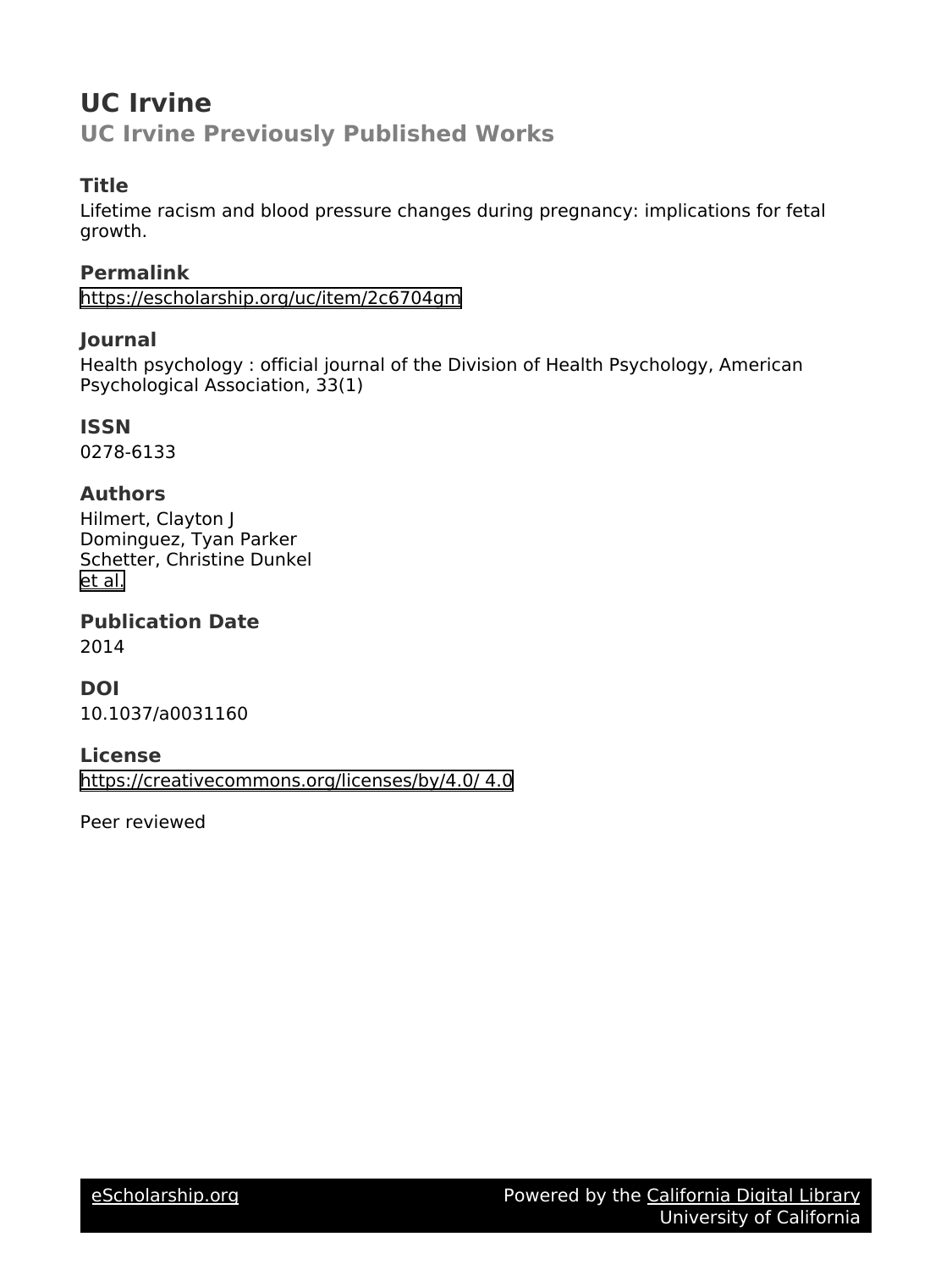# Lifetime Racism and Blood Pressure Changes During Pregnancy: Implications for Fetal Growth

Clayton J. Hilmert North Dakota State University

Christine Dunkel Schetter University of California, Los Angeles

Laura M. Glynn Chapman University and University of California, Irvine

Tyan Parker Dominguez University of Southern California

Sindhu K. Srinivas University of Pennsylvania

Calvin J. Hobel Cedars-Sinai Medical Center, Los Angeles, CA and University of California, Los Angeles

### Curt A. Sandman University of California, Irvine

*Objective:* Research suggests that exposure to racism partially explains why African American women are 2 to 3 times more likely to deliver low birth weight and preterm infants. However, the physiological pathways by which racism exerts these effects are unclear. This study examined how lifetime exposure to racism, in combination with maternal blood pressure changes during pregnancy, was associated with fetal growth. *Methods:* African American pregnant women (*n* 39) reported exposure to childhood and adulthood racism in several life domains (e.g., at school, at work), which were experienced directly or indirectly, meaning vicariously experienced when someone close to them was treated unfairly. A research nurse measured maternal blood pressure at 18 to 20 and 30 to 32 weeks gestation. Standardized questionnaires and trained interviewers assessed maternal demographics. Neonatal length of gestation and birth weight data were collected from medical charts. *Results:* Childhood racism interacted with diastolic blood pressure to predict birth weight. Specifically, women with two or more domains of indirect exposure to racism in childhood and increases in diastolic blood pressure between 18 and 32 weeks had lower gestational age adjusted birth weight than the other women. A similar pattern was found for direct exposure to racism in childhood. *Conclusions:* Increases in diastolic blood pressure between the second and third trimesters predicted lower birth weight, but only when racism exposure in childhood (direct or indirect) was relatively high. Understanding pregnant African American women's lifetime direct and indirect experiences with racism in combination with prenatal blood pressure may improve identification of highest risk subgroups within this population.

*Keywords:* African American, blood pressure, fetal growth, racial disparities, racism

This article was published Online First February 4, 2013.

Clayton J. Hilmert, Department of Psychology, North Dakota State University; Tyan Parker Dominguez, School of Social Work, University of Southern California; Christine Dunkel Schetter, Department of Psychology, University of California, Los Angeles; Sindhu K. Srinivas, Department of Obstetrics and Gynecology, Division of Maternal Fetal Medicine, Perelman School of Medicine, University of Pennsylvania; Laura M. Glynn, Crean School of Health and Life Sciences, Chapman University and Department of Psychiatry and Human Behavior, University of California, Irvine; Calvin J. Hobel, Department of Obstetrics, Gynecology and Pediatrics, Cedars-Sinai Medical Center, Los Angeles, CA, and David Geffen School of Medicine, University of California, Los Angeles; Curt A. Sandman, Department of Psychiatry and Human Behavior, University of California, Irvine.

This project was supported by the National Institute for Child Health and Human Development Grant R01-HD28413 (awarded to Curt A. Sandman) and the first author received support from T32 MH15750 during early phases of the work. Tyan Parker Dominguez was supported in part with funding from the Larson Endowment for Innovative Research and Teaching, Hamovitch Center for Science in the Human Services, USC School of Social Work. We would like to acknowledge the contributions of Christine Rini, PhD, Sarah Roper Coleman, MA, Susan Jackman, RN, and Joan Herberg, who were members of the research team, and Linda Langley, PhD, and Siri Fiebiger, MD, for feedback on an earlier version of the article.

Correspondence concerning this article should be addressed to Clayton J. Hilmert, Department of Psychology, NDSU Department 2765, P.O. Box 6050, Fargo, ND 58108-6050. E-mail: [clayton.hilmert@ndsu.edu](mailto:clayton.hilmert@ndsu.edu)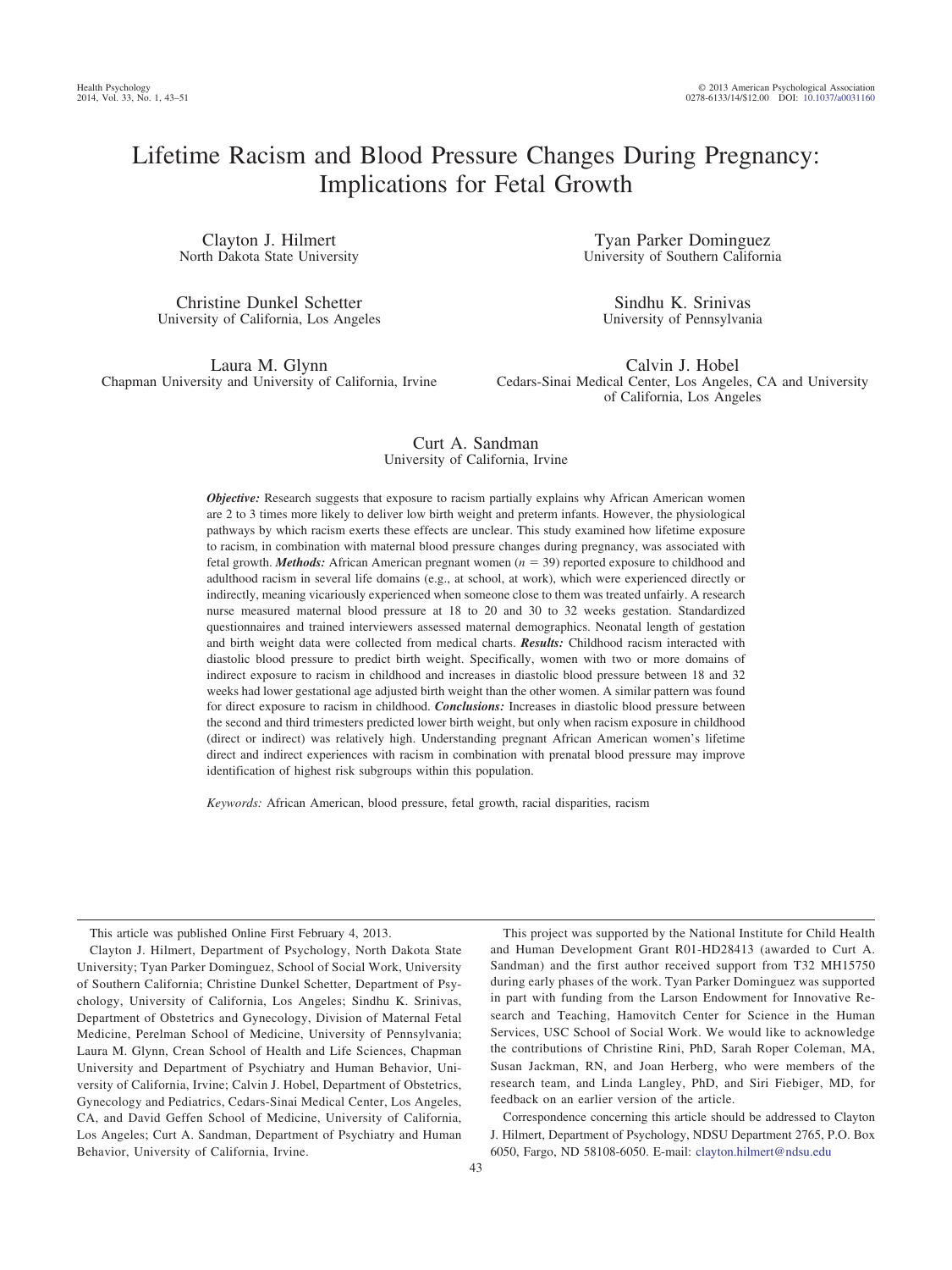Relative to other races, African Americans' disproportionate risk of having low birth weight  $(<2,500$  g) infants is well documented but not well understood [\(Committee on Understanding](#page-7-0) [Premature Birth and Assuring Healthy Outcomes, 2007;](#page-7-0) [Giscombé](#page-8-0) [& Lobel, 2005\)](#page-8-0). Medical, behavioral, socioeconomic [\(Giscombé &](#page-8-0) [Lobel, 2005;](#page-8-0) [Goldenberg et al., 1996\)](#page-8-1), and genetic [\(David &](#page-7-1) [Collins, 2007;](#page-7-1) [Fiscella, 2005\)](#page-8-2) factors do not fully explain the persistent reproductive disparity. Differential exposure to racism has been shown to explain some of the racial differences in the prevalence and severity of adverse birth outcomes [\(Collins, David,](#page-7-2) [Handler, Wall, & Andes, 2004;](#page-7-2) [Dominguez, Dunkel-Schetter,](#page-7-3) [Glynn, Hobel, & Sandman, 2008;](#page-7-3) [Giscombé & Lobel, 2005;](#page-8-0) [Hogue & Bremner, 2005\)](#page-8-3). However, the physiological pathways by which racism exerts these effects are unclear.

Racism is a chronic stressor based on an individual's race or ethnicity [\(Dominguez et al., 2008\)](#page-7-3), and it is a unique stressor because it is a perceived threat based on an immutable personal characteristic central to a person's identity [\(Landrine & Klonoff,](#page-8-4) [1994\)](#page-8-4). It involves psychosocial challenges in the form of prejudice, denigration, and discrimination. These challenges occur over a lifetime in multiple domains including at school, at work, and at home [\(Krieger, Rowley, Herman, & Avery, 1993\)](#page-8-5). Like other stressors, racism is correlated with measures of emotional distress [\(Dominguez et al., 2008\)](#page-7-3). To assess the impact of racism, it is important to consider when a person was exposed to racism, the domains in which exposure occurred, and to account for the impact of other, nonracism-related stressors, as we have done in the present study.

Case-control studies indicate the adjusted odds of delivering a very low birth weight infant are 2.6 to 3.3 times greater among African Americans reporting exposure to racism events during pregnancy [\(Collins et al., 2000\)](#page-7-4) and across a lifetime [\(Collins et](#page-7-2) [al., 2004;](#page-7-2) [Lespinasse, David, Collins, Handler, & Wall, 2004;](#page-8-6) [Mustillo et al., 2004\)](#page-8-7). Some studies have shown that African American women who report racism exposure in three or more life domains are at significant risk of low birth weight and preterm deliveries [\(Collins et al., 2004;](#page-7-2) [Lespinasse et al., 2004;](#page-8-6) [Mustillo et](#page-8-7) [al., 2004\)](#page-8-7). Prospective investigations also show 1.4 to 3.1 greater odds of preterm delivery [\(Dominguez, 2008;](#page-7-5) [Giscombé & Lobel,](#page-8-0) [2005\)](#page-8-0). In risk-adjusted models, exposure to racism partially explains Black–White differences in preterm delivery, low birth weight [\(Mustillo et al., 2004\)](#page-8-7), and fetal growth [\(Dominguez et al.,](#page-7-3) [2008\)](#page-7-3). Less well studied are whether the form of racism (personal/ direct or vicariously experienced/indirect) and timing of exposure (childhood or adulthood) matter, and the physiological pathways by which exposure to racism influences birth outcomes.

In the present study, we consider cardiovascular (CV) functioning as a potentially important factor in the link between racism and birth weight [\(Hilmert et al., 2008;](#page-8-8) [Rosenthal & Lobel, 2011\)](#page-8-9). The physiologic demands of pregnancy are substantial, requiring the maternal CV system to accommodate the hemodynamic needs of a growing fetus and to manage the challenges of labor and delivery. Typically, maternal blood pressure drops steadily until 24 to 32 weeks' gestation, at which point it gradually rises about 8 mm|Hg diastolic blood pressure (DBP) and 10 mm|Hg systolic blood pressure (SBP) by parturition [\(MacGillivray, Rose, & Rowe, 1969;](#page-8-10) [Thompson, Williams, & Miller, 2009\)](#page-9-0).

Chronic and repeated psychosocial stress has been linked to CV dysfunction in general [\(Treiber et al., 2003\)](#page-9-1). Exposure to severe

psychosocial stressors such as racist events could evoke large physiological responses [\(Brondolo, Rieppi, Kelly, & Gerin, 2003\)](#page-7-6) that result in wear and tear on the system. Over time, the wear and tear can accumulate and contribute to dysfunction in the cardiovascular and other stress-response systems [\(McEwen, 1998\)](#page-8-11), resulting in adverse effects on fetal growth [\(Hilmert et al., 2008\)](#page-8-8). One study of pregnant women found that racism exposure in African Americans predicted general perceived stress, which then predicted SBP between 32 and 36 weeks' gestation [\(Stancil, Hertz-](#page-9-2)[Picciotto, Schramm, & Watt-Morse, 2000\)](#page-9-2). However, no studies have examined associations among racism, changes in blood pressure during pregnancy, and pregnancy outcomes all together.

[Dominguez et al. \(2008\)](#page-7-3) reported that for pregnant African American women, lifetime and childhood exposure to racism predicted lower fetal growth (birth weight adjusted for gestation length). Using the same dataset, the present study extends that finding and tests a moderation model, hypothesizing that racism modifies the association between blood pressure adjustments to pregnancy and pregnancy outcome. In our past work, we found that the association between infant fetal growth and midgestation basal DBP varied depending on recent life stress in this cohort [\(Hilmert et al., 2008\)](#page-8-8). Women who had a combination of relatively high stress and high resting DBP gave birth to smaller babies than women with only high stress, high blood pressure, or neither of these. Because blood pressure by itself did not predict birth weight, it is possible that some underlying components of DBP (e.g., cardiac output, vascular constriction) demarcate a pathway between stress and lower birth weight.

Past research on African American men and women has documented the prevalence of regular, lifelong exposure to racism [\(Nuru-Jeter et al., 2009\)](#page-8-12). It is likely that African American women with the highest lifetime exposure to racism have accumulated more physiological wear and tear over their lifetimes resulting in stress-response dysfunction. During pregnancy, this dysfunction may manifest in many ways, one of which would be as increased blood pressure attributable to increased vascular resistance, which can lead to a decrease in uteroplacental blood flow and placental perfusion, thus compromising fetal growth [\(Easterling et al., 1991;](#page-8-13) [Easterling, Carr, Brateng, Diederichs, & Schmucker, 2001;](#page-8-14) [Khong,](#page-8-15) [De Wolf, Robertson, & Brosens, 1986;](#page-8-15) [Misra, Hobel, & Sing,](#page-8-16) [2009;](#page-8-16) [Valero De Bernabe et al., 2004\)](#page-9-3).

It is also possible that racism, if experienced during a critical period in one's life, will result in adult physiological dysfunction. We know, for example, that childhood is a particularly sensitive time to experience racism [\(Krieger, Smith, Naishadham, Hartman,](#page-8-17) [& Barbeau, 2005\)](#page-8-17). A growing body of research has indicated that early life stress experiences can impact physiological and psychological responses to stress in adulthood [\(Hanson & Chen, 2010;](#page-8-18) [Miller, Chen, & Parker, 2011;](#page-8-19) [Seckl & Meaney, 2004;](#page-9-4) [Taylor,](#page-9-5) [Lerner, Sage, Lehman, & Seeman, 2004\)](#page-9-5). Therefore, in terms of dysfunctions in physiological stress responding, childhood experiences of racism may be a particularly potent aspect of lifetime racism exposure.

Furthermore, past research has shown that both personal and collective experiences of racism cause significant distress during this period [\(Krieger et al., 2005\)](#page-8-17). In fact, some studies have reported that childhood vicarious (indirect) racism exposures have stronger associations with pregnancy outcomes than direct, personal childhood exposures [\(Dominguez et al., 2008\)](#page-7-3). This may be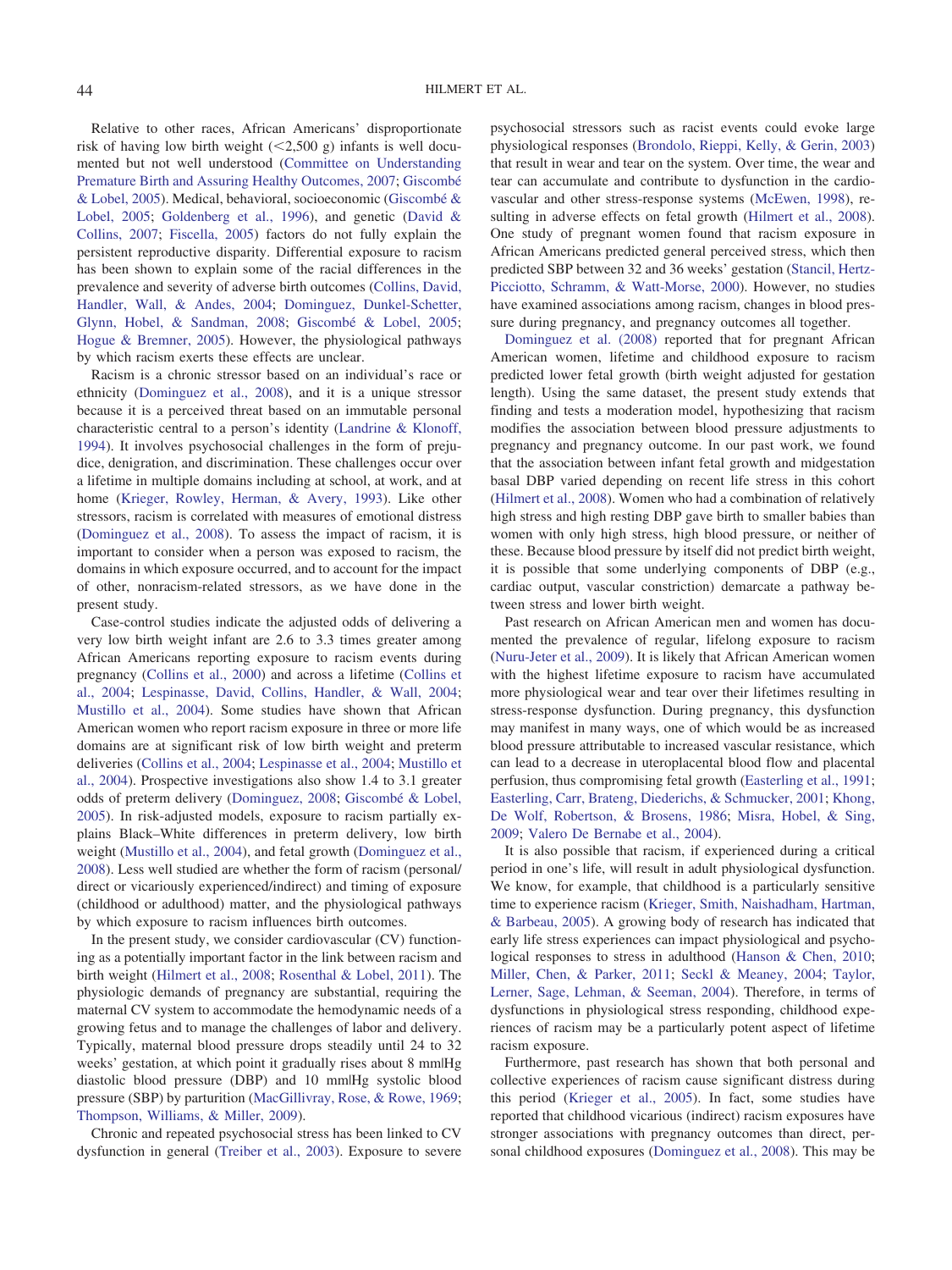because direct experiences of racism are relatively rare in childhood or because children at young ages lack a developed understanding of racism, resulting in reports of few childhood direct experiences of racism. It is the reactions of older adults, usually the child's parents, to racist behaviors that can be extremely vivid and life altering [\(Nuru-Jeter et al., 2009\)](#page-8-12).

Based on the foregoing literature, we hypothesized that direct and indirect exposures to racism and prenatal changes in blood pressure would predict birth weight. We expected the most potent predictor to be exposure to racism in childhood. In addition, because past research has shown that higher daily DBP at 28 weeks' gestation [\(Churchill, Perry, & Beevers, 1997\)](#page-7-7) and higher average DBP during mid to late gestation were associated with lower birth weight [\(Hilmert et al., 2008\)](#page-8-8) and SBP was not, we predicted an interaction such that larger increases in DBP combined with more racism exposure would predict lower birth weight. We consider why DBP is implicated and SBP is not in the discussion.

### **Method**

#### **Participants and Procedure**

We examined data from  $(N = 42)$  U.S.-born African American pregnant women who participated in a study of stress and pregnancy at two major medical centers in southern California (Los Angeles and Orange counties). Women were recruited during a prenatal visit to their caregiver. Inclusion criteria were 18 years of age or older with a singleton, intrauterine pregnancy; no current or historical medical conditions related to CV, neuroendocrine, or immune function; and no self-reported use of cigarettes or controlled substances. Three women did not have Time 2 blood pressure data, and one did not have Time 1 blood pressure data. These women's data showed no significant differences with the included sample on the variables of interest (all  $ps > .05$ ), so they were omitted from further analyses, leaving  $N = 39$ . At each study visit, a research nurse measured the participant's blood pressure, questionnaires were completed, and trained interviewers conducted interviews. The Institutional review boards of the institutions involved with data collection approved of the study. All participants provided informed consent.

### **Blood Pressure**

Systolic blood pressure and DBP were assessed at each study visit by a Critikon Dinamap Vital Sign Monitor 2100 (GE Healthcare, Milwaukee, WI): 18 to 20 weeks' (Time 1) and 30 to 32 weeks' (Time 2) gestation. We focused on the period between 18 and 32 weeks' gestation because blood pressure typically reaches a nadir during this time and then begins rising until parturition [\(MacGillivray et al., 1969;](#page-8-10) [Thompson et al., 2009\)](#page-9-0). We expected that blood pressure changes during this time would provide a relevant sample of cardiovascular adjustment during pregnancy. During blood pressure measurement, the participant was seated and two measures were taken 2 min apart. For correlation analyses, average blood pressure at Time 1 was subtracted from average blood pressure at Time 2 to calculate change in blood pressure. In regressions we used a residualized Time 2 blood pressure controlling for Time 1 blood pressure.

#### **Racism Exposure**

We assessed racism exposure at 22 to 24 weeks' gestation with a standardized interview including measures adapted from [Krieger,](#page-8-17) [Smith, Naishadham, Hartman, and Barbeau \(2005\).](#page-8-17) To capture a comprehensive look at lifetime racism, our measure included subscales for direct and indirect exposure in childhood (age 16 or younger) and in adulthood (older than 16) across multiple domains [\(Dominguez et al., 2008\)](#page-7-3). For instance, participants were asked what type or types of racism they experienced as a child. This was followed by four descriptions of racism in different domains, "personal discrimination, such as racial slurs or names, dirty looks, and so forth," "educational discrimination, such as unfair treatment by teachers, or . . . ," "employment, hiring, or job related discrimination." These options were used to assess exposure to racism in adulthood, and indirect racism experienced by close others in childhood and adulthood.

Yes or no responses were given for each domain, and yeses were summed to produce subscores for each type (direct or indirect) and timing (childhood or adulthood) of racism exposure. We also summed subscores into a lifetime score. Because the measure is based on domains of racism exposure, the scores represent pervasiveness rather than magnitude of exposure [\(Dominguez, Strong,](#page-8-20) [Gillman, Krieger, & Rich-Edwards, 2009\)](#page-8-20). This operationalization of racism as perceived exposure is common in studies of racism [\(Clark, Anderson, Clark, & Williams, 1999;](#page-7-8) [Dominguez, 2008\)](#page-7-5) and have been shown to be reliable and valid. Specifically, perceived exposure measures have been shown to have high test– retest reliability, to load on a single racism factor in confirmatory factor analyses, to correlate with other racism and discrimination measures, and to have the highest correlation with a latent racism variable in structural equation modeling [\(Klonoff & Landrine,](#page-8-21) [1999;](#page-8-21) [Krieger et al., 2005;](#page-8-17) [Landrine & Klonoff, 1996\)](#page-8-22).

#### **Other Psychosocial Stresses**

To determine the unique influence of exposure to racism on birth outcomes, we controlled for psychosocial stress with a measure typically used in stress and pregnancy studies [\(Giscombé &](#page-8-0) [Lobel, 2005\)](#page-8-0). A *Stressful Life Events* (SLE) *Inventory* was administered at Time 1 and Time 2 to assess exposure  $(0 = no, 1 = yes)$ to 24 different stressful events in the 12 months preceding Time 1 and between Times 1 and 2. The inventory included items such as "a change in where you live," "problems in your relationship," and "someone close to you died." None of the items referred to racism. Endorsed events were summed into an overall score [\(Dominguez,](#page-7-9) [Dunkel Schetter, Mancuso, Rini, & Hobel, 2005\)](#page-7-9).

### **Medical and Outcome Data**

Medical data, including body mass index (BMI; kg/m<sup>2</sup>) and birth outcome data were collected from maternal charts. Length of gestation was determined by best obstetric estimate, using last menstrual period (LMP) and 15- to 18-week ultrasonography estimates [\(American College of Obstetricians and Gynecologists](#page-7-10) [\[ACOG\], 2009\)](#page-7-10). In our analyses of birth weight, we controlled for length of gestation. This allowed us to examine fetal growth rather than birth weight attributable to length of gestation.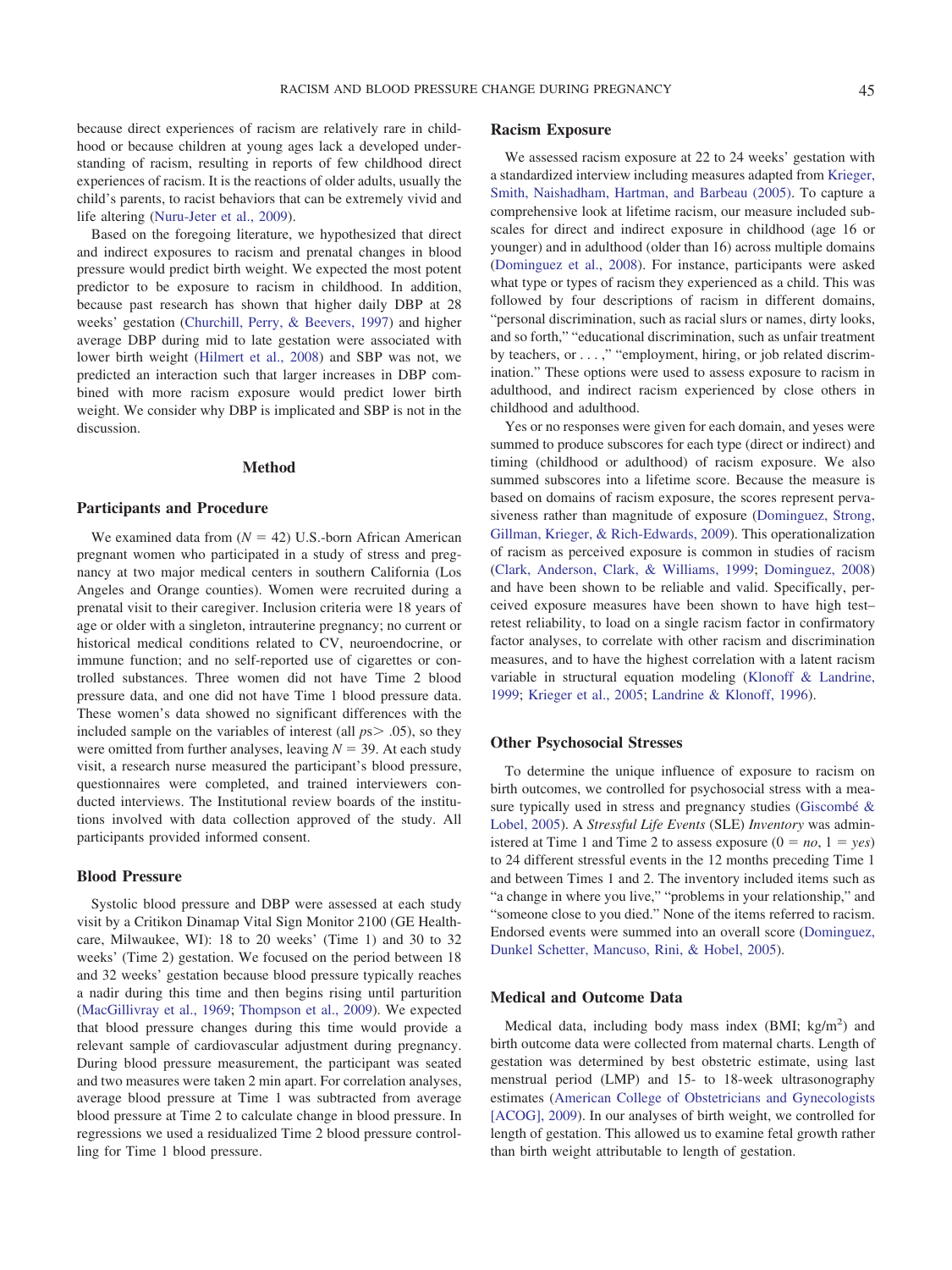### **Socioeconomic Status (SES)**

Participants reported their household income and level of education [\(Table 1\)](#page-4-0). To create an SES index, these values were transformed into *z*-scores, and an average SES score was computed.

### **Statistical Analyses**

To assess the extent to which blood pressure changed during the study, a repeated measures analysis comparing Time 1 to Time 2 blood pressures was performed. Correlations among all study variables were calculated to determine the control variables to include in the primary interaction analyses. Our primary hypothesis was tested with multiple regression analyses.

#### **Results**

#### **Sample Characteristics**

Sample characteristics are presented in [Table 1.](#page-4-0) This sample was financially stable and fairly well educated, with more than half having completed high school. On average, this sample of women reported having experienced racism in almost three and a half different domains, with most of them having occurred indirectly in adulthood and the fewest occurring directly in childhood. Average best obstetric estimate of gestational age at Time 1 was 19.31 ( $SD = 0.72$ ) weeks and at Time 2 was 30.82 ( $SD = 0.66$ ) weeks. Gestational age within each 2-week time period was not

<span id="page-4-0"></span>

| Table 1 |                                     |
|---------|-------------------------------------|
|         | Sample Characteristics ( $N = 39$ ) |

| Variable                                             | $M(SD)^a$        |
|------------------------------------------------------|------------------|
| Age (years)                                          | 28.74 (5.18)     |
| Body mass index                                      | 28.75 (8.04)     |
| Nulliparous $(\% )$                                  | 41.0%            |
| Adjusted income $(\times 1,000/\text{person/month})$ | 2.35(1.67)       |
| Education                                            |                  |
| Less than high school                                | 35.9%            |
| Some college                                         | 46.2%            |
| Bachelor's degree                                    | 15.4%            |
| Graduate degree                                      | 2.6%             |
| Domains of racism exposure                           |                  |
| Childhood personal <sup>b</sup>                      | 0.59(0.88)       |
| Childhood indirect <sup>b</sup>                      | 0.84(1.09)       |
| Adult personal <sup>b</sup>                          | 0.87(1.24)       |
| Adult indirect <sup>b</sup>                          | 1.13(1.30)       |
| Total <sup>c</sup>                                   | 3.43(3.26)       |
| Stressful life events                                | 8.14 (4.99)      |
| Time 1 DBP (mmlHg)                                   | 65.21 (8.56)     |
| Time $2$ DBP (mm $Hg$ )                              | 66.00(8.04)      |
| % Who increased in DBP                               | 66.6%            |
| Time 1 SBP (mmlHg)                                   | 118.74 (12.33)   |
| Time $2$ SBP (mm $Hg$ )                              | 117.67 (11.19)   |
| % Who increased in SBP                               | 51.3%            |
| Birth weight $(g)$                                   | 3212.85 (476.12) |
| Length of gestation (weeks)                          | 38.79 (1.96)     |

*Note*. DBP = diabolic blood pressure; SBP = systolic blood pressure.  $a^a$  Values reported are *M* (SD) unless otherwise noted.  $b^b$  Racism subscale scores could range from 0 to 4 domains.  $\degree$  Total racism was the sum of the subscales with a possible range from 0 to 16.

associated with blood pressure or stress measures. Therefore, gestational age at visit is not included in the following analyses.

#### **Changes in Blood Pressure**

A within-subjects analysis showed that overall there was no significant change in DBP ( $M = 0.80$  mm|Hg,  $SD = 7.87, p > .10$ ) or SBP ( $M = -1.08$  mm|Hg,  $SD = 11.25$ ,  $p > .10$ ) suggesting that there were increases and decreases occurring between Times 1 and 2. About half of the women had SBP decreases, and one-third had DBP decreases [\(Table 1\)](#page-4-0). Two women (5.1%) had no change in DBP, and one woman  $(2.6\%)$  had no change in SBP; 61.5% of the women had increases in DBP, and 46.2% had increases in SBP during the study period. To determine whether separately, increases and decreases in blood pressure were significant, we split the sample into subgroups of those who had blood pressure increases and those who had blood pressure decreases (women without changes in blood pressure were omitted from these analyses). Analyses showed that increases in SBP ( $M = 8.21$  mmlHg,  $SD = 6.15$ ) and DBP ( $M = 5.27$  mm Hg,  $SD = 4.69$ ) and decreases in SBP ( $M = -9.62$  mm|Hg,  $SD = 6.95$ ) and DBP ( $M = -7.86$ ) mm|Hg,  $SD = 4.44$ ) were significant ( $ps < .001$ ) and relatively substantial considering the average change in SBP from nadir to parturition is 10 mm|Hg [\(Thompson et al., 2009\)](#page-9-0).

### **Correlations**

Adult indirect racism and total racism were significantly positively associated with BMI and SES [\(Table 2\)](#page-5-0). There were significant positive correlations among the racism measures and stressful life events. Also, the stressful life events measure was significantly associated with decreases in SBP. A partial correlation analysis controlling for Time 1 SBP revealed that this significant association was primarily because of higher Time 1 SBP  $(p > .05)$ . Greater exposure to childhood indirect, adulthood personal, and lifetime racism events were associated with lower birth weight [\(Table 2\)](#page-5-0), as previously reported [\(Dominguez et al., 2008\)](#page-7-3). Age was negatively associated with stressful life events, but was not significantly associated with the dependent or independent variables in this study. Thus, controls used in the following regression analyses were BMI, SES, and SLE.

### **Blood Pressure, Racism, and Adjusted Birth Weight**

To examine the combined effects of racism exposure and change in blood pressure on birth weight adjusted for length of gestation, we first conducted regression analyses in which Step 1 included length of gestation and Time 1 blood pressure, Step 2 included Time 2 blood pressure and a racism variable, and in Step 3 we entered a racism by blood pressure change (Time 2 minus Time 1) interaction term. Then, to isolate the effects of exposure to racism and changes in blood pressure from potential confounds, we repeated the analyses controlling for BMI, SES, and SLE (see above). If an interaction was significant, we conducted simple slope analyses to examine the pattern of effects. We performed separate analyses with total racism exposure or a racism subscale and DBP or SBP change.

**DBP change analyses.** In regression analyses, length of gestation consistently accounted for a significant amount of variance in birth weight, with all  $ps < 0.001$ . Consistent with correlations,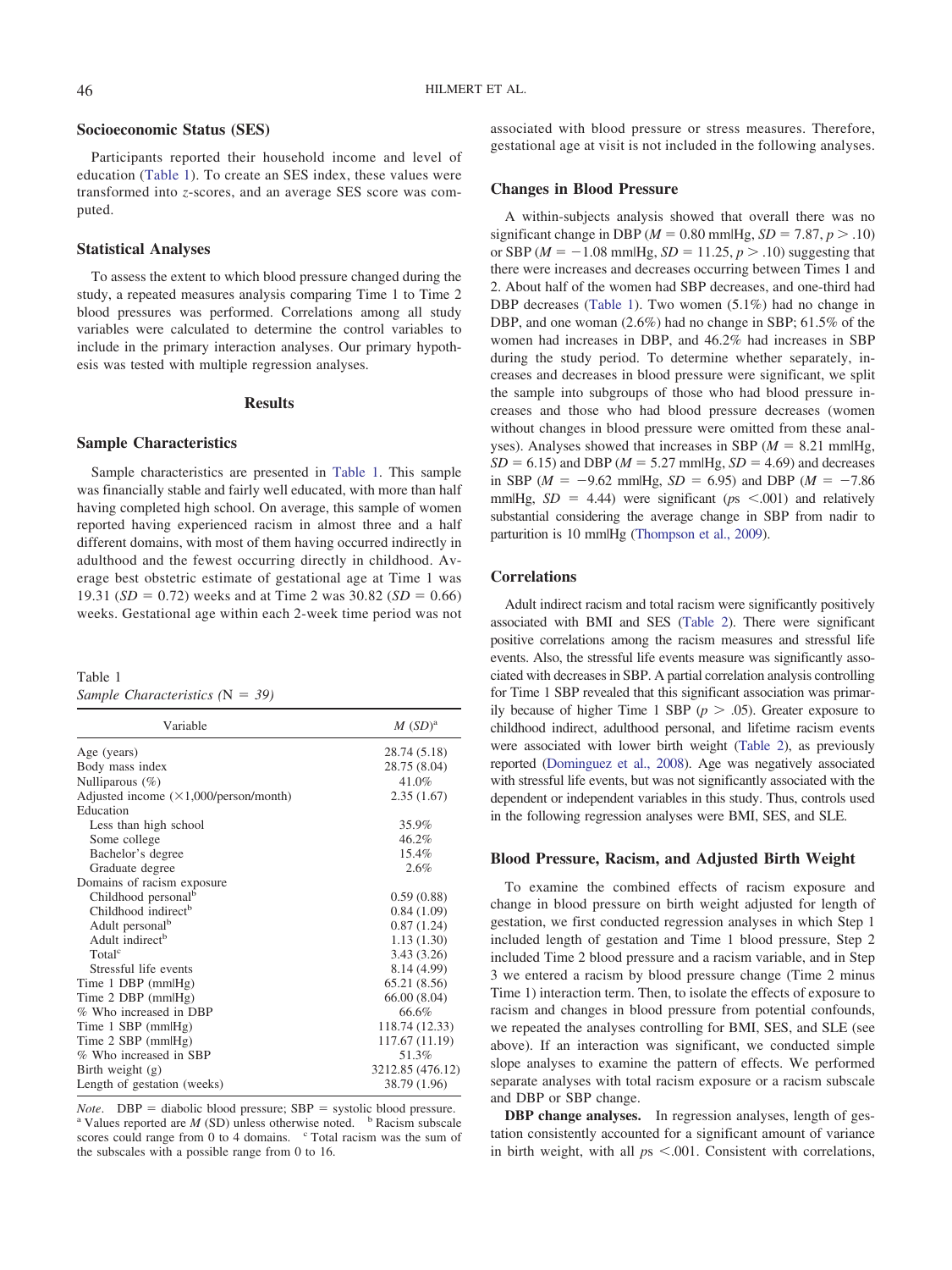<span id="page-5-0"></span>Table 2 *Correlations Among Study Variables*

|                             |                  | 2         | 3                 | 4                 | 5         | 6                 | 7         | 8         | 9                 | 10                | 11      | 12   | 13       |
|-----------------------------|------------------|-----------|-------------------|-------------------|-----------|-------------------|-----------|-----------|-------------------|-------------------|---------|------|----------|
| Participant characteristics |                  |           |                   |                   |           |                   |           |           |                   |                   |         |      |          |
| 1. Maternal age             |                  |           |                   |                   |           |                   |           |           |                   |                   |         |      |          |
| 2. Body mass index          | 0.22             |           |                   |                   |           |                   |           |           |                   |                   |         |      |          |
| 3. Nulliparity $(= 1;$      |                  |           |                   |                   |           |                   |           |           |                   |                   |         |      |          |
| multiparous $= 0$ )         | 0.19             | 0.19      |                   |                   |           |                   |           |           |                   |                   |         |      |          |
| 4. Socioeconomic status     | 0.20             | 0.08      | $-0.42**$         |                   |           |                   |           |           |                   |                   |         |      |          |
| Racism experiences          |                  |           |                   |                   |           |                   |           |           |                   |                   |         |      |          |
| 5. Childhood personal       | $-0.26$          | 0.15      | 0.03              | 0.22              |           |                   |           |           |                   |                   |         |      |          |
| 6. Childhood indirect       | $-0.19$          | 0.23      | $-0.27^{\dagger}$ | 0.13              | $0.49**$  |                   |           |           |                   |                   |         |      |          |
| 7. Adult personal           | 0.11             | 0.14      | $-0.30^{\dagger}$ | $0.29^{\dagger}$  | 0.24      | $0.42***$         |           |           |                   |                   |         |      |          |
| 8. Adult indirect           | 0.13             | $0.48***$ | $-0.08$           | $0.36*$           | 0.23      | $0.36*$           | $0.40*$   |           |                   |                   |         |      |          |
| 9. Discrimination total     | $-0.04$          | $0.35*$   | $-0.23$           | $0.36*$           | $0.62***$ | $0.77***$         | $0.75***$ | $0.73***$ |                   |                   |         |      |          |
| 10. Stressful life events   | $-0.32*$         | 0.09      | $-0.13$           | 0.03              | $0.46**$  | $0.46***$         | $0.44***$ | 0.24      | $0.54***$         |                   |         |      |          |
| Blood pressure              |                  |           |                   |                   |           |                   |           |           |                   |                   |         |      |          |
| 11. Change in DBP           | $0.29^{\dagger}$ | 0.13      | 0.17              | 0.02              | $-0.06$   | $-0.15$           | 0.05      | $-0.12$   | $-0.10$           | $-0.28^{\dagger}$ |         |      |          |
| 12. Change in SBP           | 0.25             | $-0.12$   | $-0.03$           | 0.14              | $-0.21$   | $-0.30^{\dagger}$ | $-0.11$   | $-0.21$   | $-0.28^{\dagger}$ | $-0.46**$         | 0.23    |      |          |
| Outcome                     |                  |           |                   |                   |           |                   |           |           |                   |                   |         |      |          |
| 13. Length of gestation     | $-0.18$          | $-0.12$   | $-0.09$           | $-0.27^{\dagger}$ | $-0.12$   | $-0.22$           | $-0.13$   | $-0.20$   | $-0.23$           | 0.08              | $-0.27$ | 0.07 |          |
| 14. Birth weight            | $-0.07$          | 0.15      | $-0.04$           | $-0.27^{\dagger}$ | $-0.14$   | $-0.42**$         | $-0.43**$ | $-0.24$   | $-0.44**$         | $-0.25$           | $-0.13$ | 0.06 | $0.62**$ |

 $\frac{p}{p}$  < .10.  $\frac{p}{p}$  < .05.  $\frac{p}{p}$  < .01.

initial analyses showed that childhood indirect, adulthood personal, and total racism exposure explained a significant amount of variance in birth weight (all  $ps < .05$ ). The racism by change in DBP interactions were significant in the analyses involving childhood indirect racism ( $\beta = -.36$ ,  $\Delta R^2 = 0.12$ ,  $p < .01$ ), and childhood personal racism ( $\beta = -.30$ ,  $\Delta R^2 = 0.07$ ,  $p < .05$ ), both showing the same pattern of associations depicted in [Figure 1.](#page-5-1)

In regression analyses controlling for potential confounds, BMI and SLE explained a significant amount of variance in all analyses (all  $ps < .05$ ), but SES did not (all  $ps > .10$ ). With the inclusion of the control variables the association between adjusted birth weight and childhood indirect racism ( $\beta = -.24$ ) was no longer signifi-



<span id="page-5-1"></span>*Figure 1.* African American childhood indirect racism exposure and change in mid-to-late term diastolic (DBP) predicting adjusted birth weight. When no racism exposure was reported, the association between change in DBP and adjusted birth weight was not statistically significant. Values are predicted using methods described by [Aiken and West \(1991\).](#page-7-11)

cant  $(p > .10)$ . An association between birth weight and total racism ( $\beta = -.27$ ) was marginally significant ( $p < .10$ ). Consistent with past analyses, adulthood personal racism accounted for a significant amount of variance in adjusted birth weight ( $\beta = -.26$ ,  $p < .05$ ; [Dominguez et al., 2008\)](#page-7-3). The interaction between change in DBP and childhood indirect racism exposure ( $\beta = -.25$ ,  $\Delta R^2 =$  $0.04, p \leq 0.05$ ) remained significant [\(Figure 1\)](#page-5-1), and the interaction between change in DBP and childhood personal racism was marginally significant ( $\beta = -.22$ ,  $\Delta R^2 = 0.03$ ,  $p = .10$ ).

Simple slope analyses confirmed that for African American women who reported approximately two  $(+1 SD = 1.93)$  domains of childhood indirect racism exposure, adjusted birth weight declined 19.98 g for every 1 mm|Hg increase in DBP ( $B = -160.65$ ,  $p < .05$ ). For African American women who reported no exposure to childhood indirect racism, the association between birth weight adjusted for gestational age and change in DBP was not statistically significant ( $B = 89.28$ ,  $p > .30$ ). Thus, for this sample of African American women, combinations of maternal childhood indirect racism exposure together with prenatal change in DBP predicted birth weight adjusted for length of gestation.

Because the racism distributions had positive skew (1.72) and high kurtosis (1.76), there was not an effective normalizing transform. Therefore, we repeated the analysis with a dichotomized racism variable. The recoded variable represented women who reported exposure to childhood indirect racism in two  $(+1 S D)$  in racism) or more domains versus women who reported fewer than two domains of exposure. This analysis revealed a significant interaction ( $p < .05$ ) and the same pattern of results, indicating that skew did not account for the previous results.

**SBP change analyses.** Parallel analyses involving change in SBP revealed no statistically significant results (all  $p_s > .05$ ).

#### **Discussion**

Consistent with our hypothesis, African American women who reported greater exposure to racism, especially indirect childhood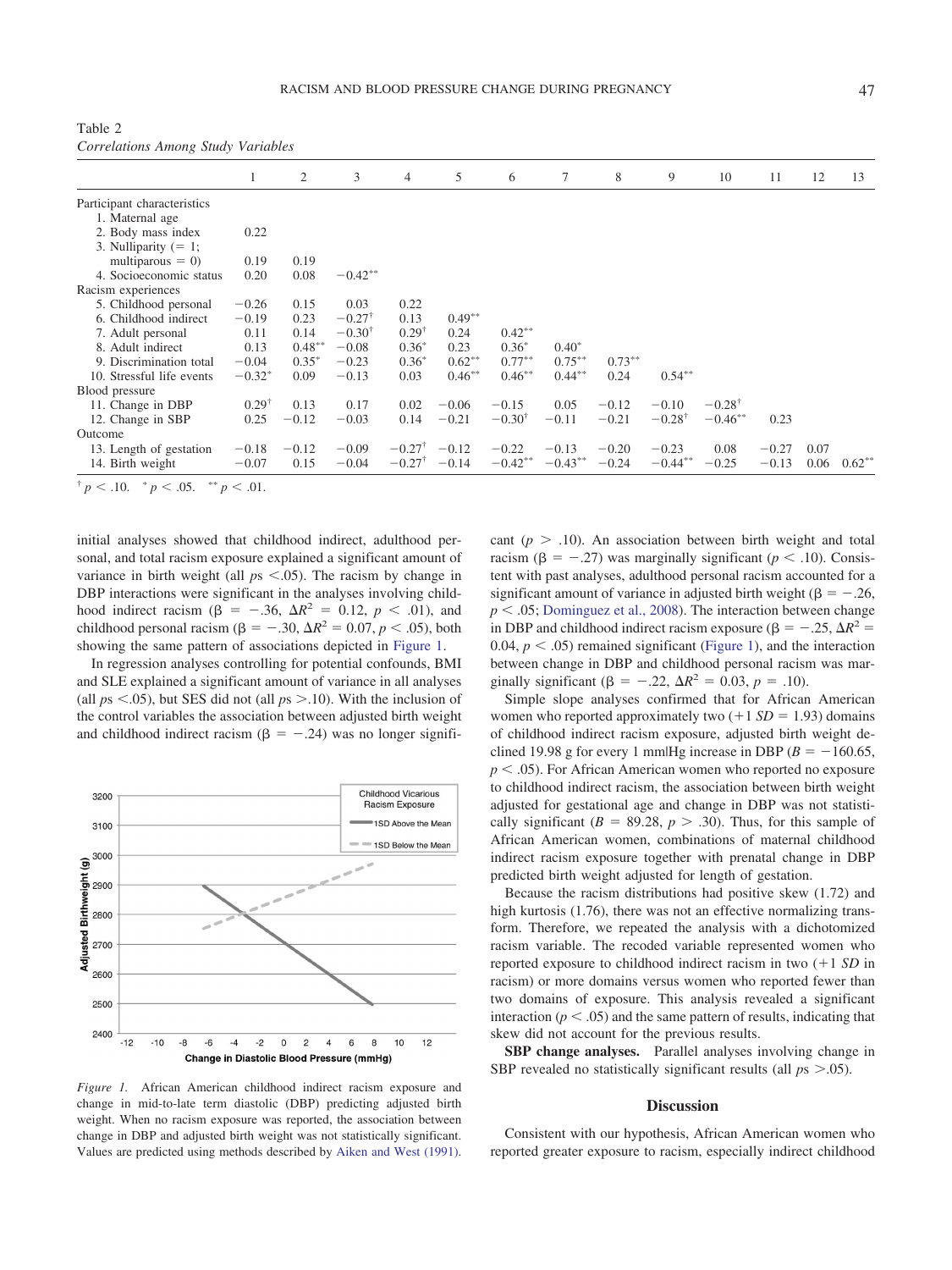exposure in the context of increases in DBP between 18 and 32 weeks' gestation, had infants of lower gestational-age adjusted birth weights. This effect appears to be because of restricted fetal growth rather than earlier delivery because timing of delivery was controlled. Consistent with our past research, this pattern was true for DBP, but not for SBP [\(Hilmert et al., 2008\)](#page-8-8).

Larger increases in DBP were not statistically associated with lower adjusted birth weight when African American women reported little or no childhood indirect racism exposure. Thus, an increase in DBP *by itself* did not increase risk of lower birth weight, pointing to underlying mechanisms. For example, changes in blood pressure are determined by a combination of changes in cardiac stroke volume and heart rate (cardiac output), vascular resistance, and during pregnancy a blood volume increase of up to 50% [\(Edouard, Pannier, London, Cuche, & Safar, 1998\)](#page-8-23). One possibility is that a history of racism exposure is related to how these underlying hemodynamic factors synthesize to produce an increase in blood pressure during pregnancy, consequently moderating how increases in DBP are associated with fetal growth.

The divergent DBP and SBP results suggest that vascular resistance may be a critical underlying factor. Although DBP and SBP are determined by both cardiac output and vascular resistance, as the lowest and highest points of pressure in the CV system, respectively, DBP may be primarily determined by vascular resistance whereas SBP may be primarily determined by cardiac output [\(Khurana, 2005\)](#page-8-24). Therefore, we can speculate that increases in DBP indicated increases in vascular resistance, especially for women who experienced more racism. Greater resistance in the uterine arteries can cause a decrease in diastolic blood flow velocity that is not evident in systolic blood flow [\(Trudinger, Giles,](#page-9-6) [& Cook, 1985b\)](#page-9-6). A decrease in uterine blood flow during diastole has been associated with less placental perfusion and less umbilical blood flow to the fetus, resulting in restricted growth [\(Krebs et](#page-8-25) [al., 1996;](#page-8-25) [Trudinger, Giles, & Cook, 1985a\)](#page-9-7).

It is possible that vascular resistance mediates the link between racism and racial disparities in birth weight. In general, African American blood pressure responses to stress involve more vascular resistance than Non-Hispanic White responses [\(Anderson, Mc-](#page-7-12)[Neilly, & Myers, 1991\)](#page-7-12). Blood pressure responses to threats, such as the experience of racism [\(Clark, 2000\)](#page-7-13), involve more vascular resistance than reactions to challenging (nonthreatening) situations [\(Tomaka, Blascovich, Kelsey, & Leitten, 1993\)](#page-9-8). Frequently repeated increases in vascular resistance, over time, can damage the CV system creating endothelial lesions that accumulate and contribute to the development of atherosclerosis [\(Rich-Edwards &](#page-8-26) [Grizzard, 2005\)](#page-8-26). Atherosclerosis in turn tends to exacerbate vascular resistance [\(Yeung et al., 1991\)](#page-9-9), which can lead to more vascular damage and CV dysfunction.

Our findings provide moderate support for an accumulated damage pathway. Although there was a main effect of lifetime exposure to racism on adjusted birth weight, the interaction between lifetime racism and DBP change did not reach statistical significance  $(p = .15)$ . The interaction between childhood indirect racism exposure and DBP change significantly predicted adjusted birth weight and the interaction between childhood direct racism and DBP change was a marginally significant predictor. This suggests that racism as a potent form of early life adversity especially affected adulthood physiology, an idea that has been rapidly gaining support [\(Buss, Davis, Muftuler, Head, & Sandman,](#page-7-14) [2010;](#page-7-14) [Miller et al., 2011;](#page-8-19) [Taylor et al., 2004\)](#page-9-5).

Severe stress encountered during an early "sensitive period," can have repercussions for birth outcomes, stress responses, and health later in life. For instance, [Taylor et al. \(2004\)](#page-9-5) found that a harsh, nonnurturing early family environment is associated with dysfunctional physiological and psychological stress responses in adulthood. Furthermore, early life adversity in women who later become pregnant has been associated with prenatal, birth, and child outcomes [\(Astone, Misra, & Lynch, 2007;](#page-7-15) [Cammack et al.,](#page-7-16) [2011;](#page-7-16) [Miller & Chen, 2007;](#page-8-27) [Noll et al., 2007\)](#page-8-28). It is possible that early, traumatic racism experiences are inordinately salient and are markers of a more toxic social environment during childhood. Thus, early exposure to racism could impact physiological responses to stress and adjustments to pregnancy in adulthood [\(Nuru-Jeter et al., 2009\)](#page-8-12).

It is also possible that the influence of exposure to racism on adulthood physiology is initiated in the womb. The maternal-fetal environment has been associated with a variety of health-related outcomes [\(Davis, Glynn, Waffarn, & Sandman, 2011;](#page-7-17) [Sandman,](#page-8-29) [Davis, & Glynn, 2012\)](#page-8-29). For example, large maternal cortisol responses to stress in pregnancy are associated with larger infant cortisol responses to a heel-stick [\(Davis et al., 2011\)](#page-7-17). Frequent maternal vascular responses to racism may create a fetal environment that predisposes the fetus (and future mother) to such responses [\(Barker, 1990;](#page-7-18) [Churchill et al., 1997\)](#page-7-7).

Childhood exposure to racism that was indirect, that is, not directly experienced by the child had the most significant impact on DBP and adjusted birth weight associations. As noted, this may be because childhood direct experiences with racism are underreported or relatively rare. That the same effects were not statistically significant for childhood direct, adulthood, and total racism exposure must be interpreted with caution. The lack of significant results may have been due, at least in part, to a lack of statistical power in the current study. Future research on the health consequences of racism exposure should continue to consider racism exposure across the life span in multiple forms (e.g., direct and indirect).

In addition to racism exposure, other early major stressors may interact with blood pressure to impact birth outcomes. Although our analyses controlled for recent life events, we did not consider a wider range of early life stressors (e.g., child abuse, low childhood SES) that could have impacted adult physiology. Thus, it is not clear whether racism has a unique impact relative to other forms of early life adversity. It may be important to measure and test for a number of severe early life stressors to extend these results.

There were some potential limitations of the current study. Our sample size was not large and not representative of all African Americans. The participants were recruited at prenatal visits, had no clear behavioral risk factors for adverse birth outcomes, and no chronic health problems. This afforded us a unique opportunity to assess the effects of racism and blood pressure on birth outcomes absent the effects of these more well documented risk factors. Also, it is important to note that racism has an impact on health across the entire SES spectrum [\(Borrell, Kiefe, Williams, Diez-](#page-7-19)[Roux, & Gordon-Larsen, 2006;](#page-7-19) [D'Anna, Ponce, & Siegel, 2010;](#page-7-20) [Williams & Mohammed, 2009\)](#page-9-10). In a larger, more socioeconomically representative sample of pregnant African American women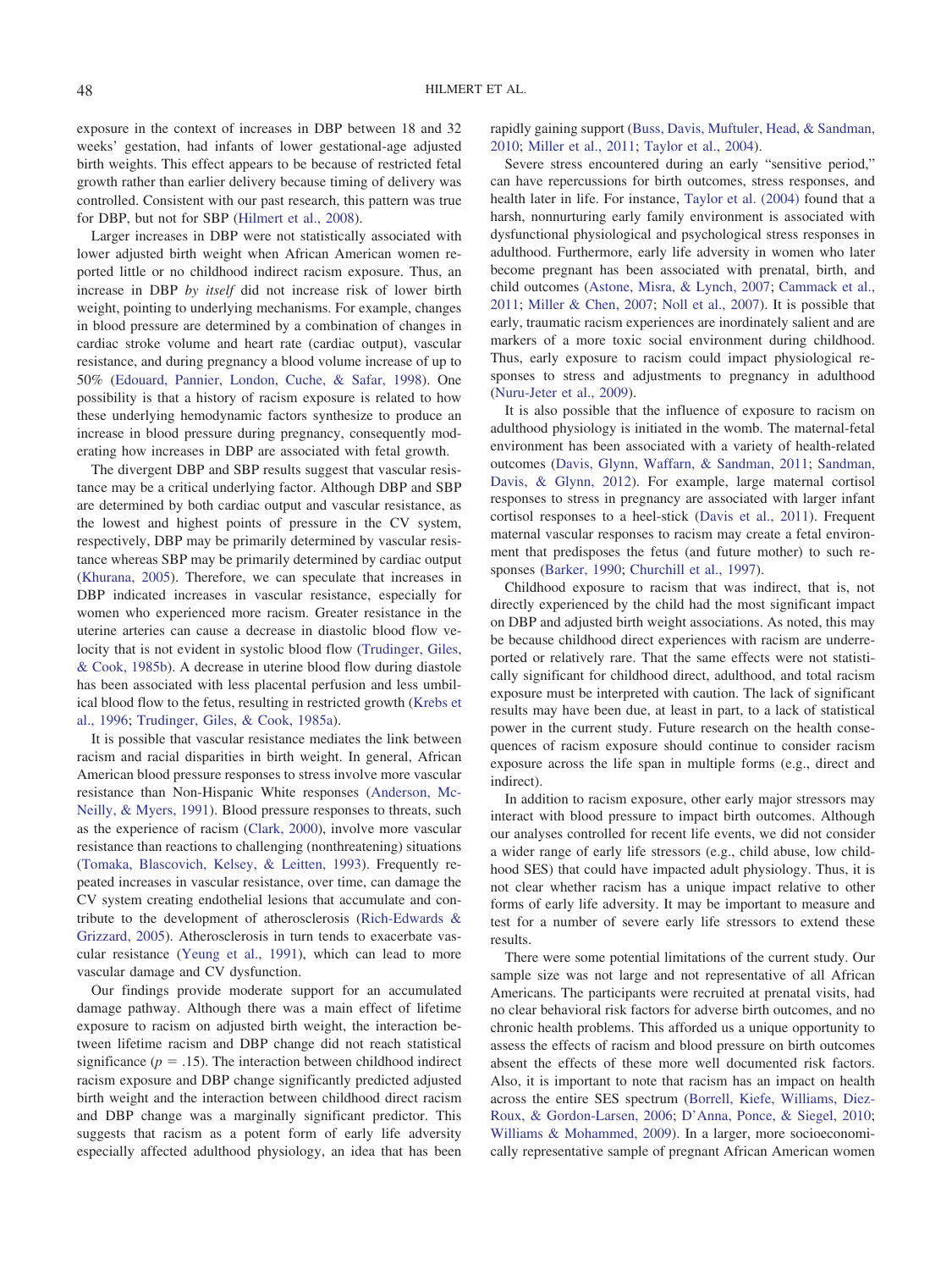<span id="page-7-9"></span>we might expect that associations among racism, blood pressure, and pregnancy outcomes would be stronger than those reported here.

Another limitation may be that in this study no clinically low birth weight  $(<2,500$  g) babies were born. However, a growing body of research shows that lower birth weight in the normal range is an important outcome that can have developmental and adulthood health-related effects [\(Breslau, Chilcoat, DelDotto, Andreski,](#page-7-21) [& Brown, 1996;](#page-7-21) [Danziger, Silverwood, & Koupil, 2011;](#page-7-22) [Kajantie](#page-8-30) [et al., 2007;](#page-8-30) [Matte, Bresnahan, Begg, & Susser, 2001;](#page-8-31) [Pesonen et](#page-8-32) [al., 2009;](#page-8-32) [Sorensen et al., 1997\)](#page-9-11).

Other potential limitations include the fact that the measure of racism used was not designed to detect the frequency or intensity of the individual's exposure to racism, whereas that information may further explain how racism affects health [\(Utsey, 1998\)](#page-9-12), and why certain forms of racism seem to have particular impacts on pregnancy outcomes. Also, time of day when blood pressure was measured was not recorded and may have added variability to these measures, the effect of which would be to minimize effects.

Our study provides evidence of one possible way in which racism affects birth outcomes. Specifically, childhood exposure to racism combined with an increase in DBP during 18 to 32 weeks' gestation was associated with lower adjusted birth weight. It is possible that early racism stress impacted adulthood prenatal CV physiology thereby reducing the rate of fetal growth. Direct evidence of this pathway is still needed. With the present data, it is not clear whether childhood indirect racism contributed to CV dysfunction or not. For African American women with a history of racism, increases in prenatal DBP may indicate hormonal or immune dysfunction that affects fetal growth [\(Coussons-Read, Okun,](#page-7-23) [Schmitt, & Giese, 2005;](#page-7-23) [Davis et al., 2011\)](#page-7-17). Future research should investigate a variety of direct and indirect pathways linking racism and prenatal maternal DBP changes to birth outcome.

Our results suggest that physiological adjustments to pregnancy must be considered within a psychosocial context. The association between prenatal change in DBP and adjusted birth weight depended on a woman's past experiences with racism. Assessing maternal pregnancy physiology while considering maternal childhood and lifetime exposure to racism may be an important approach for identifying those African American women at greatest risk for adverse birth outcomes.

#### **References**

- <span id="page-7-11"></span>Aiken, L. S., & West, S. G. (1991). *Multiple regression: Testing and interpreting interactions*. Thousand Oaks, CA, US: Sage, Inc, 212.
- <span id="page-7-10"></span>American College of Obstetricians and Gynecologists (ACOG). (2009). Ultrasonography in pregnancy. In American College of Obstetricians and Gynecologists (Ed.), *ACOG practice bulletin* (Vol. 101). Washington, DC: Author.
- <span id="page-7-12"></span>Anderson, N. B., McNeilly, M., & Myers, H. (1991). Autonomic reactivity and hypertension in blacks: A review and proposed model. *Ethnicity and Disease, 1,* 154 –170.
- <span id="page-7-15"></span>Astone, N. M., Misra, D., & Lynch, C. (2007). The effect of maternal socio-economic status throughout the lifespan on infant birthweight. *Paediatric and Perinatal Epidemiology, 21,* 310 –318. [doi:10.1111/j](http://dx.doi.org/10.1111/j.1365-3016.2007.00821.x) [.1365-3016.2007.00821.x](http://dx.doi.org/10.1111/j.1365-3016.2007.00821.x)
- <span id="page-7-18"></span>Barker, D. J. (1990). The fetal and infant origins of adult disease. *British Medical Journal, 301,* 1111. [doi:10.1136/bmj.301.6761.1111](http://dx.doi.org/10.1136/bmj.301.6761.1111)
- <span id="page-7-19"></span>Borrell, L. N., Kiefe, C. I., Williams, D. R., Diez-Roux, A. V., & Gordon-Larsen, P. (2006). Self-reported health, perceived racial discrimination,

and skin color in African Americans in the cardia study. *Social Science and Medicine, 63,* 1415–1427. [doi:10.1016/j.socscimed.2006.04.008](http://dx.doi.org/10.1016/j.socscimed.2006.04.008)

- <span id="page-7-21"></span>Breslau, N., Chilcoat, H., DelDotto, J., Andreski, P., & Brown, G. (1996). Low birth weight and neurocognitive status at six years of age. *Biological Psychiatry, 40,* 389 –397. [doi:10.1016/0006-3223\(95\)00399-1](http://dx.doi.org/10.1016/0006-3223%2895%2900399-1)
- <span id="page-7-6"></span>Brondolo, E., Rieppi, R., Kelly, K. P., & Gerin, W. (2003). Perceived racism and blood pressure: A review of the literature and conceptual and methodological critique. *Annals of Behavioral Medicine, 25,* 55– 65. [doi:10.1207/S15324796ABM2501\\_08](http://dx.doi.org/10.1207/S15324796ABM2501_08)
- <span id="page-7-14"></span>Buss, C., Davis, E. P., Muftuler, L. T., Head, K., & Sandman, C. A. (2010). High pregnancy anxiety during mid-gestation is associated with decreased gray matter density in 6 –9-year-old children. *Psychoneuroendocrinology, 35,* 141–153. [doi:10.1016/j.psyneuen.2009.07.010](http://dx.doi.org/10.1016/j.psyneuen.2009.07.010)
- <span id="page-7-16"></span>Cammack, A. L., Buss, C., Entringer, S., Hogue, C. J., Hobel, C. J., & Wadhwa, P. D. (2011). The association between early life adversity and bacterial vaginosis during pregnancy. *American Journal of Obstetrics and Gynecology, 204,* 431 e431– e438.
- <span id="page-7-7"></span>Churchill, D., Perry, I. J., & Beevers, D. G. (1997). Ambulatory blood pressure in pregnancy and fetal growth. *Lancet, 349,* 7–10. [doi:10.1016/](http://dx.doi.org/10.1016/S0140-6736%2896%2906297-6) [S0140-6736\(96\)06297-6](http://dx.doi.org/10.1016/S0140-6736%2896%2906297-6)
- <span id="page-7-13"></span>Clark, R. (2000). Perceptions of interethnic group racism predict increased vascular reactivity to a laboratory challenge in college women. *Annals of Behavioral Medicine, 22,* 214 –222. [doi:10.1007/BF02895116](http://dx.doi.org/10.1007/BF02895116)
- <span id="page-7-8"></span>Clark, R., Anderson, N. B., Clark, V. R., & Williams, D. R. (1999). Racism as a stressor for African Americans. A biopsychosocial model. *American Psychologist, 54,* 805– 816. [doi:10.1037/0003-066X.54.10.805](http://dx.doi.org/10.1037/0003-066X.54.10.805)
- <span id="page-7-2"></span>Collins, J. W., David, R. J., Handler, A., Wall, S., & Andes, S. (2004). Very low birthweight in African American infants: The role of maternal exposure to interpersonal racial discrimination. *American Journal of Public Health, 94,* 2132–2138. [doi:10.2105/AJPH.94.12.2132](http://dx.doi.org/10.2105/AJPH.94.12.2132)
- <span id="page-7-4"></span>Collins, J. W., David, R. J., Symons, R., Handler, A., Wall, S. N., & Dwyer, L. (2000). Low-income African-American mothers' perception of exposure to racial discrimination and infant birth weight. *Epidemiology, 11,* 337–339. [doi:10.1097/00001648-200005000-00019](http://dx.doi.org/10.1097/00001648-200005000-00019)
- <span id="page-7-0"></span>Committee on Understanding Premature Birth and Assuring Healthy Outcomes. (2007). Sociodemographic and community factors contributing to preterm birth. In R. E. Behrman & A. S. Butler (Eds.), *Preterm birth: Causes, consequences, and prevention* (pp. 124 –147). Washington, DC: The National Academies Press.
- <span id="page-7-23"></span>Coussons-Read, M. E., Okun, M. L., Schmitt, M. P., & Giese, S. (2005). Prenatal stress alters cytokine levels in a manner that may endanger human pregnancy. *Psychosomatic Medicine, 67,* 625– 631. [doi:10.1097/](http://dx.doi.org/10.1097/01.psy.0000170331.74960.ad) [01.psy.0000170331.74960.ad](http://dx.doi.org/10.1097/01.psy.0000170331.74960.ad)
- <span id="page-7-20"></span>D'Anna, L. H., Ponce, N. A., & Siegel, J. M. (2010). Racial and ethnic health disparities: Evidence of discrimination's effects across the sep spectrum. *Ethnicity & Health, 15,* 121–143. [doi:10.1080/](http://dx.doi.org/10.1080/13557850903490298) [13557850903490298](http://dx.doi.org/10.1080/13557850903490298)
- <span id="page-7-22"></span>Danziger, P. D., Silverwood, R., & Koupil, I. (2011). Fetal growth, early life circumstances, and risk of suicide in late adulthood. *European Journal of Epidemiology, 26,* 571–581. [doi:10.1007/s10654-011-9592-3](http://dx.doi.org/10.1007/s10654-011-9592-3)
- <span id="page-7-1"></span>David, R., & Collins, J., Jr. (2007). Disparities in infant mortality: What's genetics got to do with it? *American Journal of Public Health, 97,* 1191–1197. [doi:10.2105/AJPH.2005.068387](http://dx.doi.org/10.2105/AJPH.2005.068387)
- <span id="page-7-17"></span>Davis, E. P., Glynn, L. M., Waffarn, F., & Sandman, C. A. (2011). Prenatal maternal stress programs infant stress regulation. *Journal of Child Psychology and Psychiatry and Allied Disciplines, 52,* 119 –129. [doi:](http://dx.doi.org/10.1111/j.1469-7610.2010.02314.x) [10.1111/j.1469-7610.2010.02314.x](http://dx.doi.org/10.1111/j.1469-7610.2010.02314.x)
- <span id="page-7-5"></span>Dominguez, T. P. (2008). Race, racism, and racial disparities in adverse birth outcomes. *Clinical Obstetrics and Gynecology*, 51, 360–370. [doi:](http://dx.doi.org/10.1097/GRF.0b013e31816f28de) [10.1097/GRF.0b013e31816f28de](http://dx.doi.org/10.1097/GRF.0b013e31816f28de)
- <span id="page-7-3"></span>Dominguez, T. P., Dunkel-Schetter, C., Glynn, L. M., Hobel, C., & Sandman, C. A. (2008). Racial differences in birth outcomes: The role of general, pregnancy, and racism stress. *Health Psychology, 27,* 194 –203. [doi:10.1037/0278-6133.27.2.194](http://dx.doi.org/10.1037/0278-6133.27.2.194)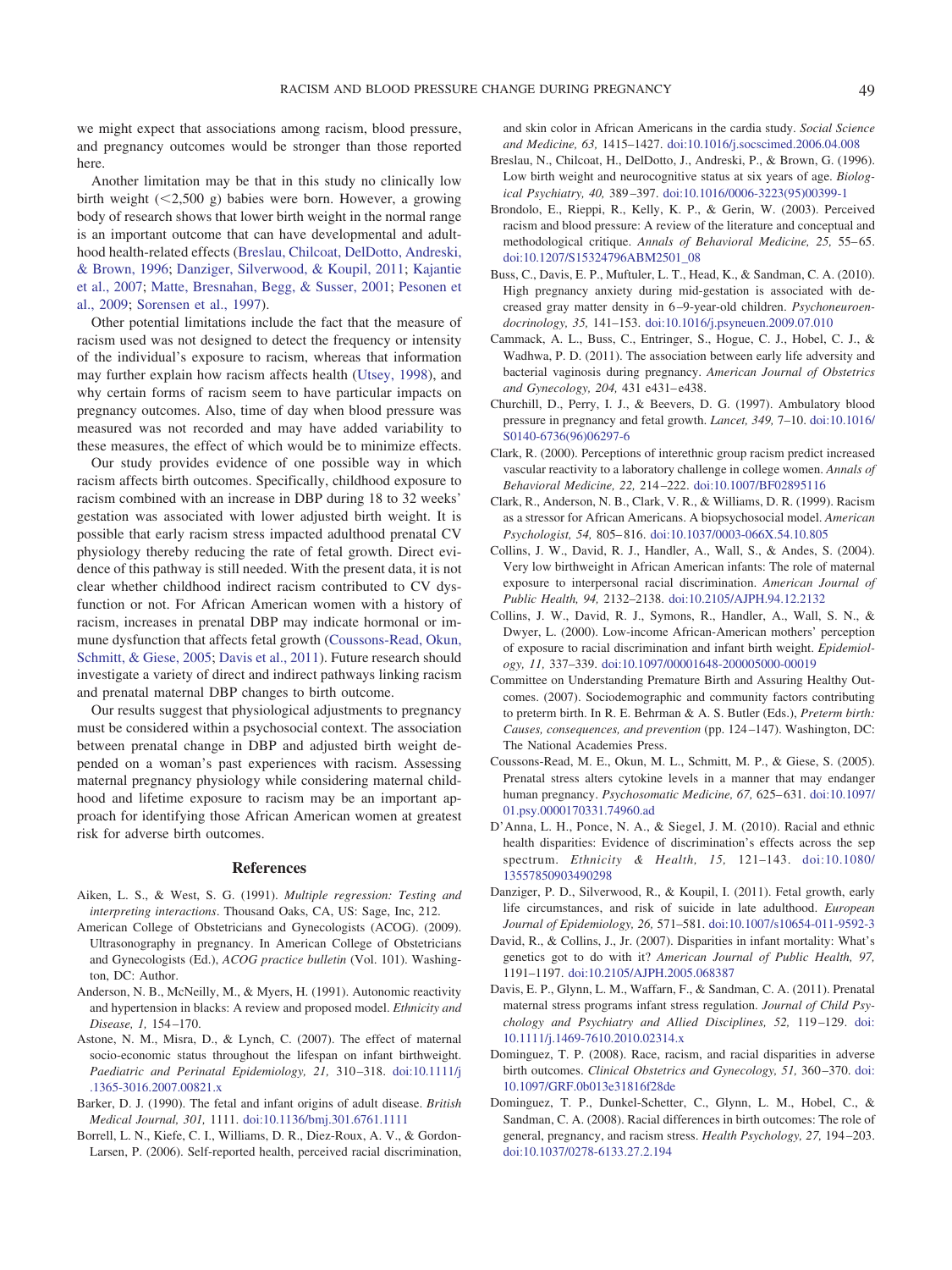- <span id="page-8-29"></span>Dominguez, T. P., Dunkel Schetter, C., Mancuso, R., Rini, C. M., & Hobel, C. (2005). Stress in African American pregnancies: Testing the roles of various stress concepts in prediction of birth outcomes. *Annals of Behavioral Medicine, 29,* 12–21. [doi:10.1207/s15324796abm2901\\_3](http://dx.doi.org/10.1207/s15324796abm2901_3)
- <span id="page-8-20"></span>Dominguez, T. P., Strong, E. M., Gillman, M. W., Krieger, N., & Rich-Edwards, J. W. (2009). Differences in the self-reported racism experiences of us-born and foreign-born black pregnant women. *Social Science & Medicine, 69,* 258 –265. [doi:10.1016/j.socscimed.2009.03.022](http://dx.doi.org/10.1016/j.socscimed.2009.03.022)
- <span id="page-8-13"></span>Easterling, T. R., Benedetti, T. J., Carlson, K. C., Brateng, D. A., Wilson, J., & Schmucker, B. S. (1991). The effect of maternal hemodynamics on fetal growth in hypertensive pregnancies. *American Journal of Obstetrics and Gynecology, 165*(4 Pt 1), 902–906.
- <span id="page-8-14"></span>Easterling, T. R., Carr, D. B., Brateng, D., Diederichs, C., & Schmucker, B. (2001). Treatment of hypertension in pregnancy: Effect of atenolol on maternal disease, preterm delivery, and fetal growth. *Obstetrics and Gynecology, 98,* 427– 433. [doi:10.1016/S0029-7844\(01\)01477-6](http://dx.doi.org/10.1016/S0029-7844%2801%2901477-6)
- <span id="page-8-23"></span>Edouard, D. A., Pannier, B. M., London, G. M., Cuche, J. L., & Safar, M. E. (1998). Venous and arterial behavior during normal pregnancy. *American Journal of Physiology, 274* (5 Pt 2), H1605–1612.
- <span id="page-8-2"></span>Fiscella, K. (2005). Race, genes and preterm delivery. *Journal of the National Medical Association, 97,* 1516 –1526.
- <span id="page-8-0"></span>Giscombé, C. L., & Lobel, M. (2005). Explaining disproportionately high rates of adverse birth outcomes among African Americans: The impact of stress, racism, and related factors in pregnancy. *Psychological Bulletin, 131,* 662– 683. [doi:10.1037/0033-2909.131.5.662](http://dx.doi.org/10.1037/0033-2909.131.5.662)
- <span id="page-8-1"></span>Goldenberg, R. L., Cliver, S. P., Mulvihill, F. X., Hickey, C. A., Hoffman, H. J., Klerman, L. V., & Johnson, M. J. (1996). Medical, psychosocial, and behavioral risk factors do not explain the increased risk for low birth weight among black women. *American Journal of Obstetrics and Gynecology, 175,* 1317–1324. [doi:10.1016/S0002-9378\(96\)70048-0](http://dx.doi.org/10.1016/S0002-9378%2896%2970048-0)
- <span id="page-8-18"></span>Hanson, M. D., & Chen, E. (2010). Daily stress, cortisol, and sleep: The moderating role of childhood psychosocial environments. *Health Psychology, 29,* 394 – 402. [doi:10.1037/a0019879](http://dx.doi.org/10.1037/a0019879)
- <span id="page-8-8"></span>Hilmert, C. J., Schetter, C. D., Dominguez, T. P., Abdou, C., Hobel, C. J., Glynn, L., & Sandman, C. (2008). Stress and blood pressure during pregnancy: Racial differences and associations with birthweight. *Psychosomatic Medicine, 70,* 57– 64. [doi:10.1097/PSY.0b013e31815c6d96](http://dx.doi.org/10.1097/PSY.0b013e31815c6d96)
- <span id="page-8-3"></span>Hogue, C. J., & Bremner, J. D. (2005). Stress model for research into preterm delivery among black women. *American Journal of Obstetrics and Gynecology, 192*(5 Suppl.), S47H1605–S55. [doi:10.1016/j.ajog](http://dx.doi.org/10.1016/j.ajog.2005.01.073) [.2005.01.073](http://dx.doi.org/10.1016/j.ajog.2005.01.073)
- <span id="page-8-30"></span>Kajantie, E., Feldt, K., Raikkonen, K., Phillips, D. I., Osmond, C., Heinonen, K.,... Eriksson, J. G. (2007). Body size at birth predicts hypothalamic-pituitary-adrenal axis response to psychosocial stress at age 60 to 70 years. *Journal of Clinical Endocrinology and Metabolism, 92,* 4094 – 4100. [doi:10.1210/jc.2007-1539](http://dx.doi.org/10.1210/jc.2007-1539)
- <span id="page-8-15"></span>Khong, T. Y., De Wolf, F., Robertson, W. B., & Brosens, I. (1986). Inadequate maternal vascular response to placentation in pregnancies complicated by pre-eclampsia and by small-for-gestational age infants. *British Journal of Obstetrics and Gynaecology, 93,* 1049 –1059. [doi:](http://dx.doi.org/10.1111/j.1471-0528.1986.tb07830.x) [10.1111/j.1471-0528.1986.tb07830.x](http://dx.doi.org/10.1111/j.1471-0528.1986.tb07830.x)
- <span id="page-8-24"></span><span id="page-8-21"></span>Khurana, I. (2005). *Textbook of medical physiology*. Up, India: Elsevier.
- Klonoff, E. A., & Landrine, H. (1999). Cross-validation of the schedule of racist events. *Journal of Black Psychology, 25,* 231–254. [doi:10.1177/](http://dx.doi.org/10.1177/0095798499025002006) [0095798499025002006](http://dx.doi.org/10.1177/0095798499025002006)
- <span id="page-8-25"></span>Krebs, C., Macara, L. M., Leiser, R., Bowman, A. W., Greer, I. A., & Kingdom, J. C. (1996). Intrauterine growth restriction with absent enddiastolic flow velocity in the umbilical artery is associated with maldevelopment of the placental terminal villous tree. *American Journal of Obstetrics and Gynecology, 175,* 1534 –1542. [doi:10.1016/S0002-](http://dx.doi.org/10.1016/S0002-9378%2896%2970103-5) [9378\(96\)70103-5](http://dx.doi.org/10.1016/S0002-9378%2896%2970103-5)
- <span id="page-8-5"></span>Krieger, N., Rowley, D. L., Herman, A. A., & Avery, B. (1993). Racism, sexism, and social class: Implications for studies of health, disease, and

well-being. *American Journal of Preventive Medicine, 9*(6 Suppl.), 82–122.

- <span id="page-8-17"></span>Krieger, N., Smith, K., Naishadham, D., Hartman, C., & Barbeau, E. M. (2005). Experiences of discrimination: Validity and reliability of a self-report measure for population health research on racism and health. *Social Science & Medicine, 61,* 1576 –1596. [doi:10.1016/j.socscimed](http://dx.doi.org/10.1016/j.socscimed.2005.03.006) [.2005.03.006](http://dx.doi.org/10.1016/j.socscimed.2005.03.006)
- <span id="page-8-4"></span>Landrine, H., & Klonoff, E. A. (1994). The African American acculturation scale: Development, reliability, and validity. *Journal of Black Psychology, 20,* 104 –127. [doi:10.1177/00957984940202002](http://dx.doi.org/10.1177/00957984940202002)
- <span id="page-8-22"></span>Landrine, H., & Klonoff, E. A. (1996). The schedule of racist events: A measure of racial discrimination and a study of its negative physical and mental health consequences. *Journal of Black Psychology, 22,* 144 –168. [doi:10.1177/00957984960222002](http://dx.doi.org/10.1177/00957984960222002)
- <span id="page-8-6"></span>Lespinasse, A. A., David, R. J., Collins, J. W., Handler, A. S., & Wall, S. N. (2004). Maternal support in the delivery room and birthweight among African-American women. *Journal of the National Medical Association, 96,* 187–195.
- <span id="page-8-10"></span>MacGillivray, I., Rose, G., & Rowe, B. (1969). Blood pressure survey during pregnancy. *Clinical Science, 37,* 395H1605– 407.
- <span id="page-8-31"></span>Matte, T. D., Bresnahan, M., Begg, M. D., & Susser, E. (2001). Influence of variation in birth weight within normal range and within sibships on IQ at age 7 years: Cohort study. *BMJ: British Medical Journal, 323,* 310 –314. [doi:10.1136/bmj.323.7308.310](http://dx.doi.org/10.1136/bmj.323.7308.310)
- <span id="page-8-11"></span>McEwen, B. S. (1998). Stress, adaptation, and disease. Allostasis and allostatic load. *Annals of the New York Academy of Sciences, 840,* 33– 44. [doi:10.1111/j.1749-6632.1998.tb09546.x](http://dx.doi.org/10.1111/j.1749-6632.1998.tb09546.x)
- <span id="page-8-27"></span>Miller, G. E., & Chen, E. (2007). Unfavorable socioeconomic conditions in early life presage expression of proinflammatory phenotype in adolescence. *Psychosomatic Medicine, 69,* 402– 409. [doi:10.1097/PSY](http://dx.doi.org/10.1097/PSY.0b013e318068fcf9) [.0b013e318068fcf9](http://dx.doi.org/10.1097/PSY.0b013e318068fcf9)
- <span id="page-8-19"></span>Miller, G. E., Chen, E., & Parker, K. J. (2011). Psychological stress in childhood and susceptibility to the chronic diseases of aging: Moving toward a model of behavioral and biological mechanisms. *Psychological Bulletin, 137,* 959 –997. [doi:10.1037/a0024768](http://dx.doi.org/10.1037/a0024768)
- <span id="page-8-16"></span>Misra, V. K., Hobel, C. J., & Sing, C. F. (2009). Placental blood flow and the risk of preterm delivery. *Placenta*, 30, 619-624. [doi:10.1016/j](http://dx.doi.org/10.1016/j.placenta.2009.04.007) [.placenta.2009.04.007](http://dx.doi.org/10.1016/j.placenta.2009.04.007)
- <span id="page-8-7"></span>Mustillo, S., Krieger, N., Gunderson, E. P., Sidney, S., McCreath, H., & Kiefe, C. I. (2004). Self-reported experiences of racial discrimination and black-white differences in preterm and low-birthweight deliveries: The cardia study. *American Journal of Public Health, 94,* 2125–2131. [doi:10.2105/AJPH.94.12.2125](http://dx.doi.org/10.2105/AJPH.94.12.2125)
- <span id="page-8-28"></span>Noll, J. G., Schulkin, J., Trickett, P. K., Susman, E. J., Breech, L., & Putnam, F. W. (2007). Differential pathways to preterm delivery for sexually abused and comparison women. *Journal of Pediatric Psychology, 32,* 1238 –1248. [doi:10.1093/jpepsy/jsm046](http://dx.doi.org/10.1093/jpepsy/jsm046)
- <span id="page-8-12"></span>Nuru-Jeter, A., Dominguez, T. P., Hammond, W. P., Leu, J., Skaff, M., Egerter, S., . . . Braveman, P. (2009). "It's the skin you're in": African-American women talk about their experiences of racism. An exploratory study to develop measures of racism for birth outcome studies. *Maternal and Child Health Journal, 13,* 29 –39. [doi:10.1007/s10995-008-0357-x](http://dx.doi.org/10.1007/s10995-008-0357-x)
- <span id="page-8-32"></span>Pesonen, A. K., Raikkonen, K., Matthews, K., Heinonen, K., Paavonen, J. E., Lahti, J.,... Strandberg, T. (2009). Prenatal origins of poor sleep in children. *Sleep, 32,* 1086 –1092.
- <span id="page-8-26"></span>Rich-Edwards, J. W., & Grizzard, T. A. (2005). Psychosocial stress and neuroendocrine mechanisms in preterm delivery. *American Journal of Obstetrics and Gynecology, 192*(5 Suppl.), S30 –S35. [doi:10.1016/j.ajog](http://dx.doi.org/10.1016/j.ajog.2005.01.072) [.2005.01.072](http://dx.doi.org/10.1016/j.ajog.2005.01.072)
- <span id="page-8-9"></span>Rosenthal, L., & Lobel, M. (2011). Explaining racial disparities in adverse birth outcomes: Unique sources of stress for Black American women. *Social Science & Medicine, 72,* 977–983. [doi:10.1016/j.socscimed.2011](http://dx.doi.org/10.1016/j.socscimed.2011.01.013) [.01.013](http://dx.doi.org/10.1016/j.socscimed.2011.01.013)